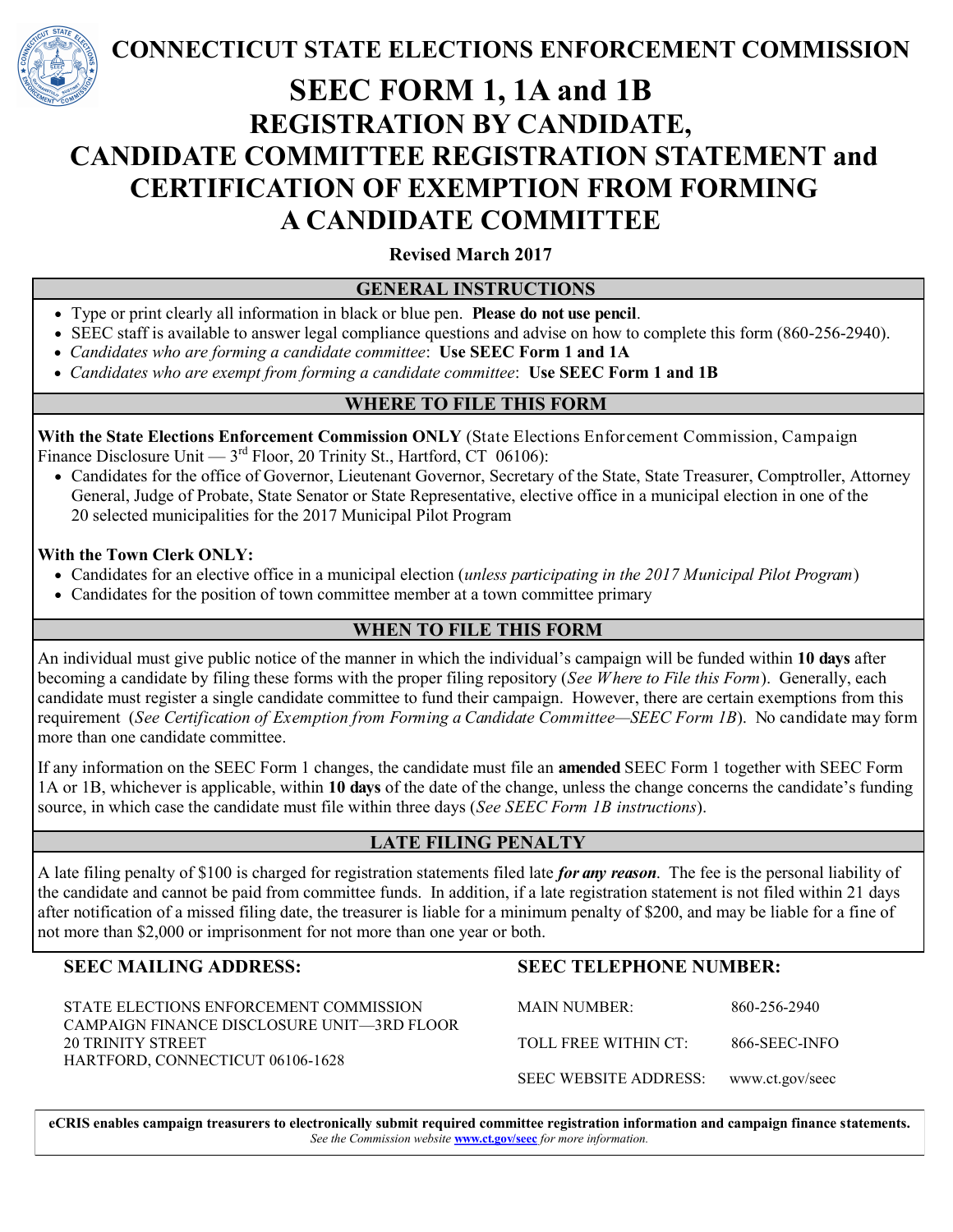# **SEEC FORM 1 INSTRUCTIONS**

**Registration Type**: Check the type of filing that the current document refers to, either *Initial* or *Amendment*. Check **Initial** registration statement if this is the first registration statement of the candidate for the election indicated on Line 1. Check **Amendment** if changes are being made by the candidate to information on a previously filed registration statement.

1. **Election Date**: Provide the date of the primary or election for which the candidate is registering. If you may be in *both* a primary and election, enter the date of the election.

2. **Municipality**: Provide the name of the city or town in which the candidate is running for elective office — *only applicable to municipal candidates.*

3. **Office or Position Sought**: Provide the name of the public office sought by the candidate (*e.g. Governor*) or, in the instance of a town committee primary, the position sought (*e.g. Town Committee member*).

4. **District Number**: Provide the district number, if applicable, for the office being sought by the candidate.

5. **Party Affiliation**: Check the appropriate box to indicate the candidate's political party affiliation. If the candidate checks "Other," indicate the name of the other party affiliation (Name of a Minor Party, Petitioning or None).

6. **Candidate Name**: Provide the full name of the candidate.

7. **Candidate Residence Address**:Provide the residential street address of the candidate. The candidate may enter an alternate address in lieu of a residential address *only* if they are in the Address Confidentiality Program pursuant to General Statutes § 54-240 (a) or have protected address status under General Statutes §1-217. *Business Addresses or Post Office Boxes are not acceptable for residential street address.*

8. **Candidate Mailing Address**: Provide the mailing address of the candidate if different from the Residence Address on Line 7.

9. **Candidate Telephone**: Provide the phone number of the candidate, including area code.

10. **Candidate Email Address**: Provide the email address of the candidate. *Completion of this information is encouraged in order to disseminate important communications in the most efficient and timely manner.* 

11. **Designation of Funding Source**: Check the appropriate box. Each candidate must either designate a single candidate committee to fund their campaign **OR** claim an exemption from forming a candidate committee.

- **A**. Candidate checks box A if they are designating a candidate committee. **Complete SEEC Form 1A "Candidate Committee Registration Statement."**
- **B**. Candidate checks box B if they are declaring an exemption from forming a candidate committee. **Complete SEEC Form 1B "Certificate of Exemption from Forming a Candidate Committee."**

ALL candidates MUST complete a SEEC Form 1 accompanied by *either* a SEEC Form 1A *or* 1B.

Registration Statements will be returned for incomplete information.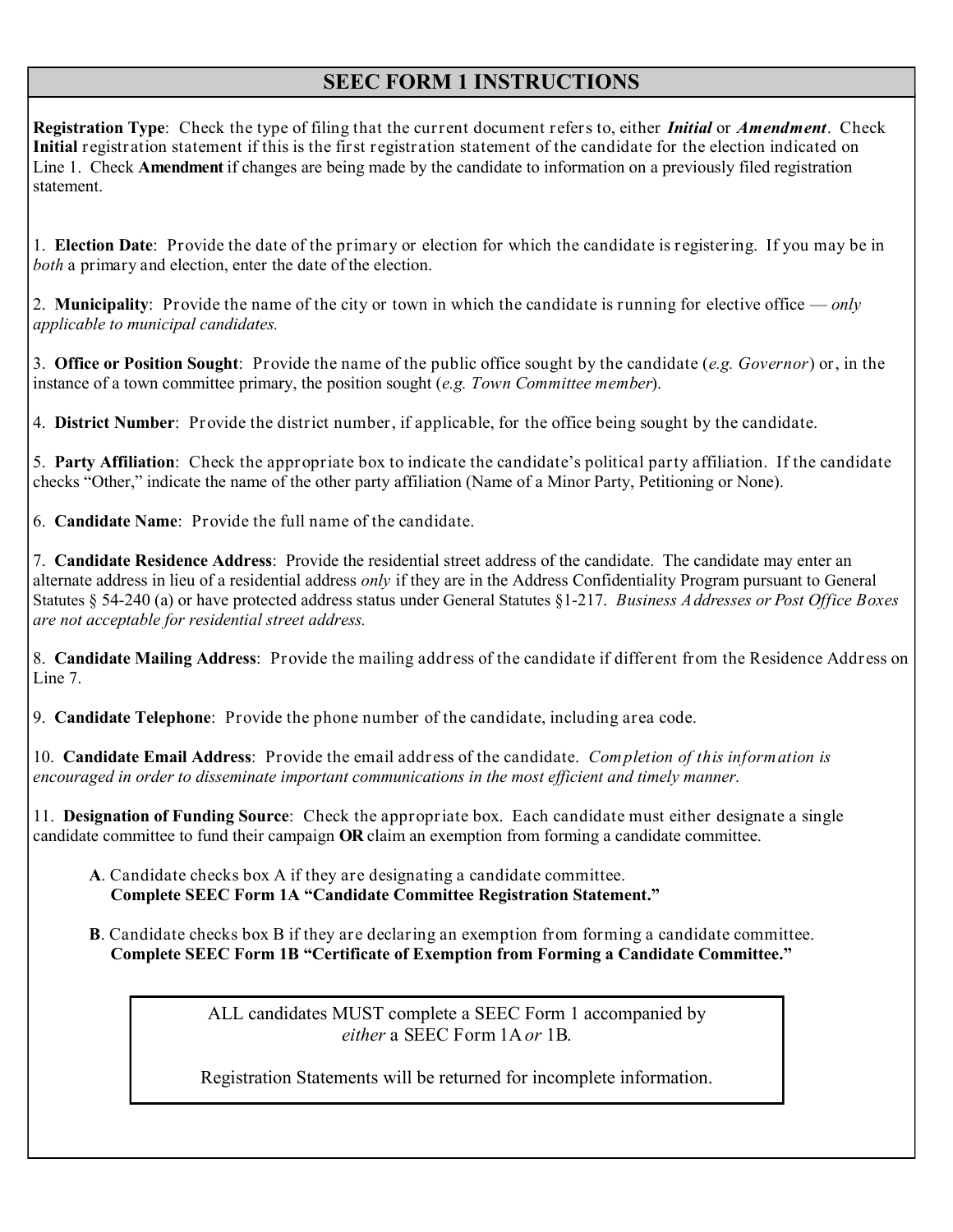# **SEEC FORM 1A INSTRUCTIONS**

**Registration Type**: Check the type of filing that the current document refers to, either *Initial* or *Amendment*. Check **Initial** if this is the first candidate committee registration statement for the election indicated on Line 1 of the SEEC Form 1. Check **Amendment** if changes are being made by the candidate to information on a previously filed candidate committee registration statement.

**Candidate Name**: Provide the candidate's name for reference purposes in order that the filing repository can reconnect these pages with the SEEC Form 1 should the two become separated.

#### **COMMITTEE INFORMATION**

12. **Committee Name**: Provide the full name of the committee. *This will be the registered name with the Commission and used on all financial disclosure statements, advertising, etc.* 

13. **Committee Address**:Provide the address of the committee. *Post Office Boxes are acceptable as a committee address. Committees may also use the candidate's or treasurer's address as the committee address.*

14. & 15. **Committee Email Address & Website**: Provide the email address and website address of the committee, if any.

#### **TREASURER INFORMATION**

16. **Treasurer Name**: Provide the full name of the treasurer.

17. **Treasurer Residence Address**: Provide the residential street address of the treasurer. The treasurer may enter an alternate address in lieu of a residential address *only* if they are in the Address Confidentiality Program pursuant to General Statutes § 54-240 (a) or have protected address status under General Statutes §1-217. *Business Addresses or Post Office Boxes are not acceptable for residential street address.*

18. **Treasurer Mailing Address**: Provide the mailing address of the treasurer if different from the Residence Address on Line 17.

19. **Treasurer Telephone**: Provide the phone number of the treasurer, including area code.

20. **Treasurer Email Address**: Provide the email address of the treasurer. *Completion of this information is encouraged in order to disseminate important communications in the most efficient and timely manner.* 

#### **DEPUTY TREASURER INFORMATION** *(If applicable)*

21. **Deputy Treasurer Name**: Provide the full name of the deputy treasurer.

22. **Deputy Treasurer Residence Address**: Provide the residential street address of the deputy treasurer. The deputy treasurer may enter an alternate address in lieu of a residential address *only* if they are in the Address Confidentiality Program pursuant to General Statutes § 54-240 (a) or have protected address status under General Statutes §1-217. *Business Addresses or Post Office Boxes are not acceptable for residential street address.*

23. **Deputy Treasurer Mailing Address**: Provide the mailing address of the deputy treasurer if different from the Residence Address on Line 22.

24. **Deputy Treasurer Telephone**: Provide the phone number of the deputy treasurer, including area code.

25. **Deputy Treasurer Email Address**: Provide the email address of the deputy treasurer. *Completion of this information is encouraged in order to disseminate important communications in the most efficient and timely manner.*

#### **DEPOSITORY INSTITUTION INFORMATION**

*A depository institution may be any financial institution situated in or having an office in Connecticut, including but not limited to a bank, savings and loan association, or credit union.* 

26. **Depository Institution Name**: Provide the complete name of the financial institution located in this state which serves as the depository of the committee's funds.

27. **Depository Institution Address**: Provide the complete address of the committee's depository institution. *Post Office Boxes are acceptable.*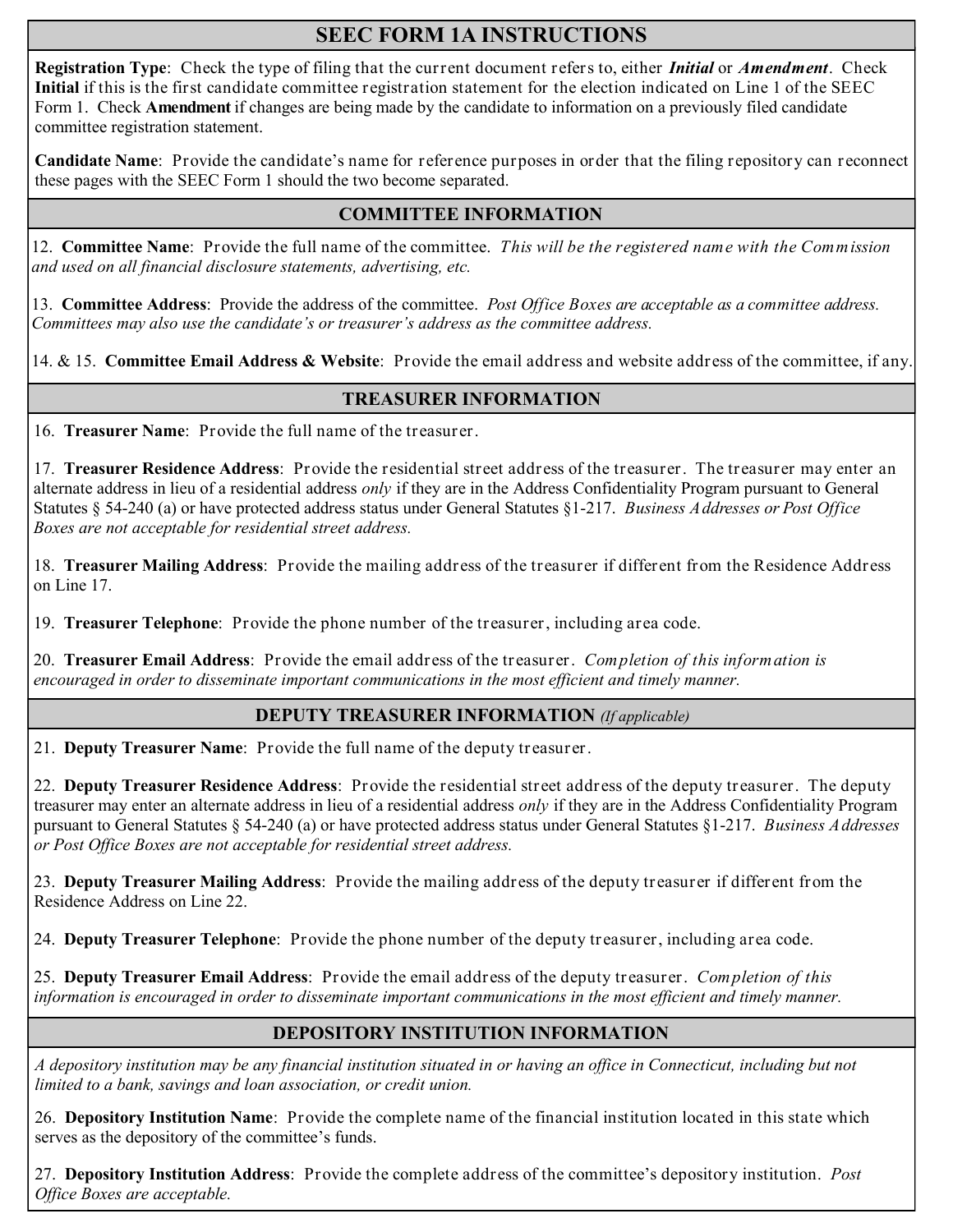# **SEEC FORM 1A INSTRUCTIONS**

**Registration Type**: Check the type of filing that the current document refers to, either *Initial* or *Amendment*. Check **Initial** if this is the first candidate committee registration statement for the election indicated on Line 1 of the SEEC Form 1. Check **Amendment** if changes are being made by the candidate to information on a previously filed candidate committee registration statement.

**Candidate Name**: Provide the candidate's name for reference purposes in order that the filing repository can reconnect these pages with the SEEC Form 1 should the two become separated.

### **CERTIFICATION**

28. **Certification**: The certifications, which are made under penalties of false statement, **must** be signed and dated by the candidate, campaign treasurer and deputy treasurer, if the candidate has designated an individual to serve as deputy treasurer. Registration statements will be returned unless signed by all parties.